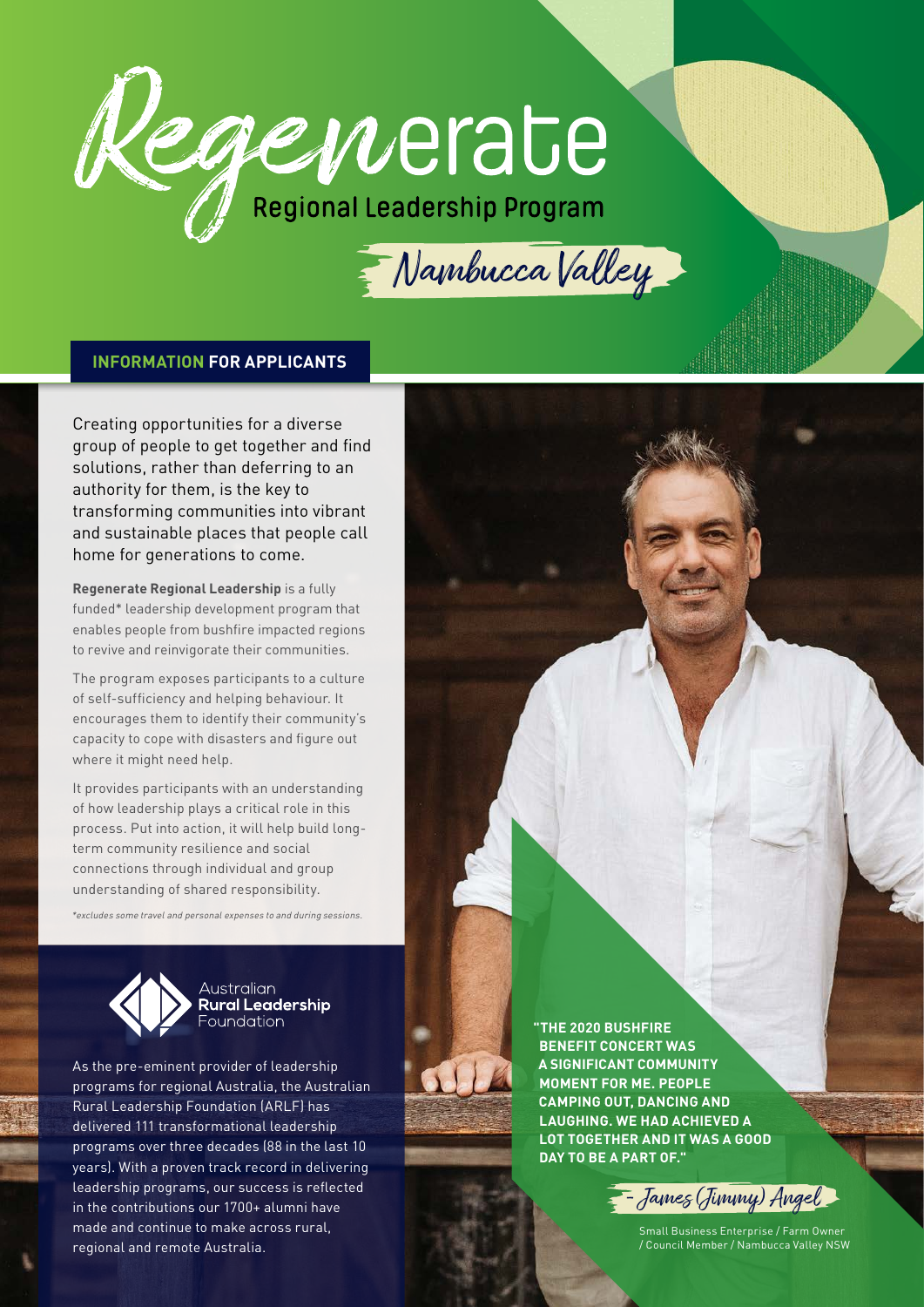Leadership for everyone

## Who can apply for this program?

Participants in our regional leadership programs are everything but the same. Our cohorts, as we call them, are diverse in terms of gender, age, cultural and linguistic background, education and employment status.

Despite being different, however, you will have certain things in common. You are:

- Living in and contributing to the region. Whether it is through volunteering, being a member of a cultural, faith or sporting group, running a local business, being on a school parent committee or sitting on a management committee.
- A curious learner keen to understand how leadership is required when connecting with others and building networks.
- Future-focused and contributing to the long-term prosperity of the region.
- Interested in supporting your region socially and economically and in exploring how to have a positive impact.
- Able to see what holds your community back and what can propel it forward.
- A collaborator who welcomes the chance to work across political, cultural, social and economic differences and bring all perspectives to the surface.
- Open to experiential learning, being prepared to experiment, be challenged and take risks.
- Open to learning about self and others.
- Open to redefining personal views on leadership.
- Willing to work with others to get things done.

**"BEING FROM THE COUNTRY ISN'T A DISADVANTAGE IT'S A BLESSING. WE ARE BLESSED WITH OPPORTUNITIES, EXPERIENCES AND A SENSE OF COMMUNITY AND SUPPORT, ESPECIALLY SINCE THE FIRES, THAT IS RARELY SEEN IN THE BIG CITY."**

- Tamara Urquhart

Business Owner / Mother / Community Sport Advocate / Utungun NSW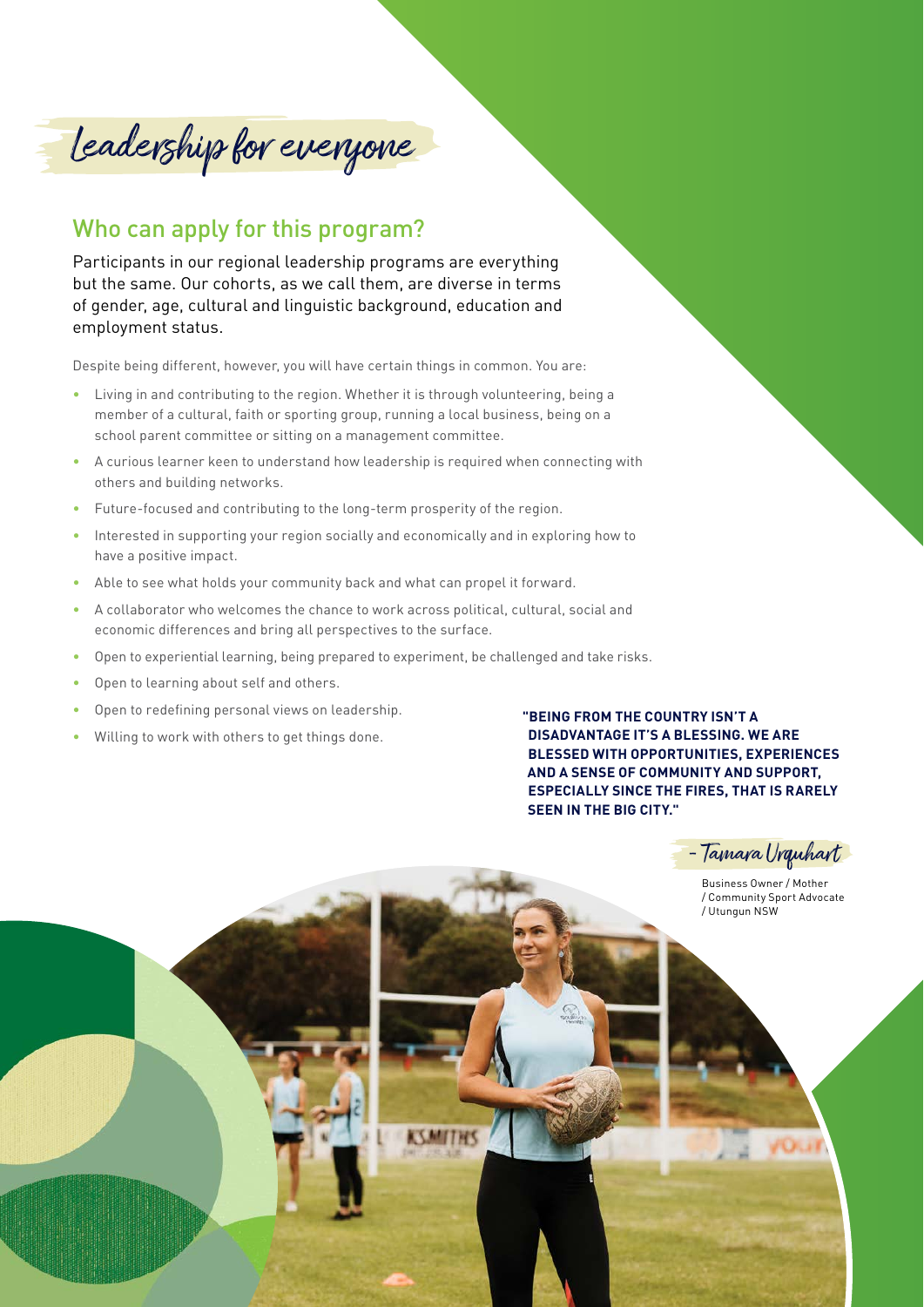## Why you should participate?

Regional leadership programs benefit not just individuals, but the cohort and entire community.



At an individual level, you develop the skills, mindset and networks to understand and influence uncertainty.



You will grow your networks within and outside of your community, by joining the ARLF's national network of more than 1,700 people working for the greater good of their communities.



At a cohort level, the group will be able to apply their skills by working on projects and taking them back into the community.

The community will gain not just a local plan on how to build its own resilience, but a group of courageous and influential people with the skills to gather support from within the community and their new network to put the plan into action.

#### **PLEASE NOTE:**

Program participants need to be fully vaccinated against COVID-19 or have an official exemption from their health practitioner. Proof of vaccination status will be required prior to starting the program.

### Why learning with us is different... We don't teach, we facilitate and engage

- Our regional leadership programs are designed to build social capital and local leadership networks. It's about the ability of the group to work together for a common purpose.
- The learning is not assessment or competency based. Instead, participants learn through challenges and enquiry. This is called experiential learning. It is a powerful and effective methodology that supports participants to learn and reflect as they do something, rather than being provided with facts and theories from an expert telling them how to do it and that a particular way of acting is always going to work, regardless of the situation.
- Our programs are designed and delivered with and by people in our diverse national network. This includes associates, alumni and trusted partners. Most importantly, we work with, visit and talk to the community itself to give the program a local context.



# Why this program is free

This program is part of the New South Wales and Australian Governments' effort to support and build resilience in bushfire impacted communities in the Nambucca Valley and Snowy Valleys in NSW. It is funded under their \$250 million Bushfire Local Economic Recovery Fund. The program is also supported by the **Minderoo Foundation's Fire and Flood Resilience Initiative** and **GlobalGiving**.

The ARLF was successful in receiving a grant to deliver this program based on our experience and vision to foster leadership for positive impact in rural, regional and remote Australian communities.